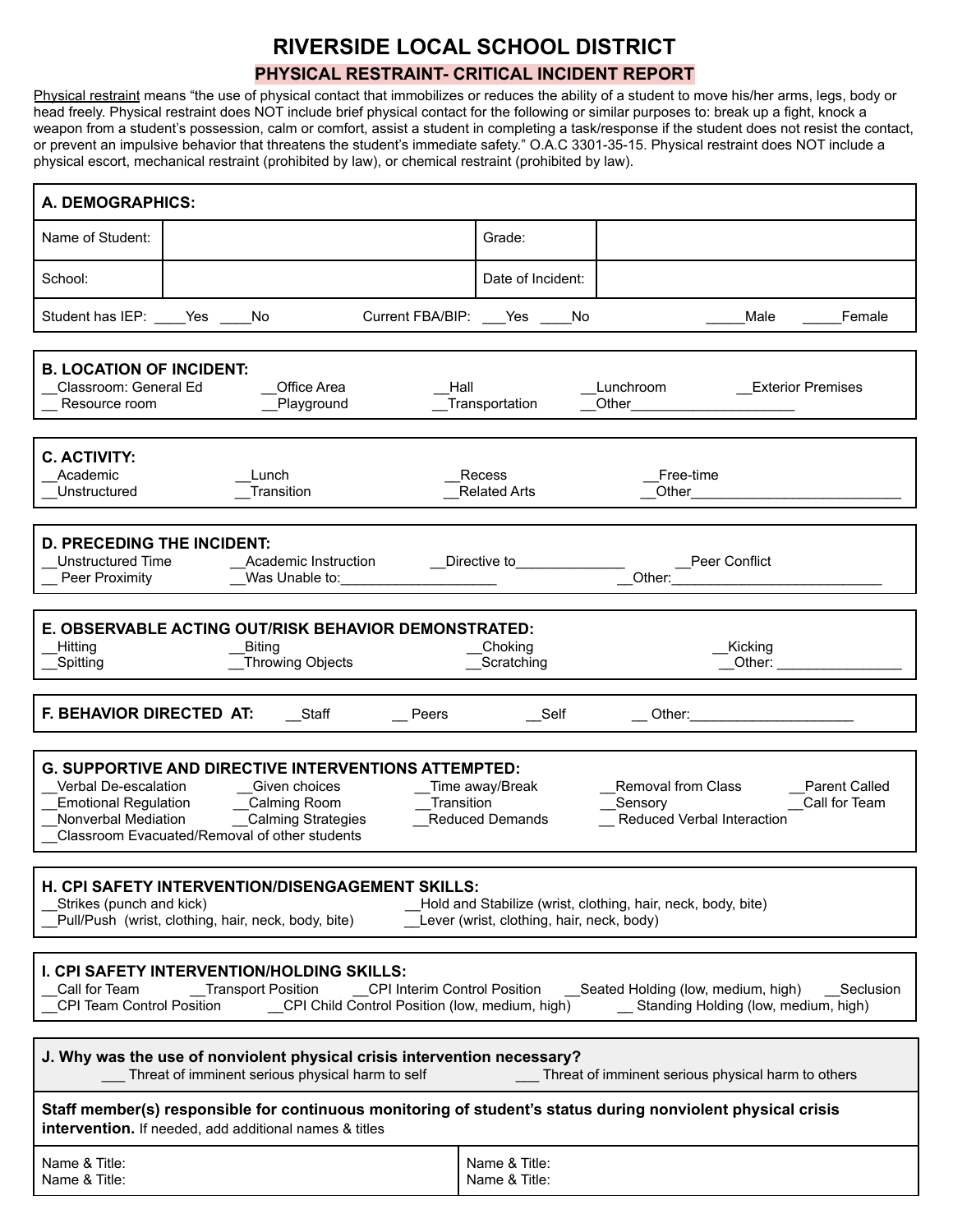| NARRATIVE: Student's behavior during nonviolent physical crisis intervention (BE THOROUGH, SPECIFIC and WRITE IN 3RD PERSON):                                                                                                                                                                              |                                                                                                                                                                |                                            |  |  |  |
|------------------------------------------------------------------------------------------------------------------------------------------------------------------------------------------------------------------------------------------------------------------------------------------------------------|----------------------------------------------------------------------------------------------------------------------------------------------------------------|--------------------------------------------|--|--|--|
|                                                                                                                                                                                                                                                                                                            |                                                                                                                                                                |                                            |  |  |  |
| How the nonviolent physical crisis intervention ended (check all that apply):<br>Determination by staff member that the student was in tension reduction and no longer was a risk to self or others.                                                                                                       |                                                                                                                                                                |                                            |  |  |  |
| _ Intervention by administrator(s) to facilitate de-escalation                                                                                                                                                                                                                                             |                                                                                                                                                                |                                            |  |  |  |
| _ Law enforcement personnel arrived                                                                                                                                                                                                                                                                        |                                                                                                                                                                |                                            |  |  |  |
| Staff sought medical assistance                                                                                                                                                                                                                                                                            |                                                                                                                                                                |                                            |  |  |  |
|                                                                                                                                                                                                                                                                                                            |                                                                                                                                                                |                                            |  |  |  |
| K. NURSE/HEALTH AIDE must complete this section AND sign Section P: Description of any injury to student and/or staff<br>and any medical or first aid care provided (as per district policy, if injury occurred, complete employee/student injury report.)<br>Staff Injury: Fes Alo Student Injury: Pes No |                                                                                                                                                                |                                            |  |  |  |
| L. Parent Notification: ** PARENT MUST BE NOTIFIED AND GIVEN A COPY OF THIS REPORT WITHIN 24 HOURS IF CPI HOLD IS USED                                                                                                                                                                                     |                                                                                                                                                                |                                            |  |  |  |
| Name of Parent                                                                                                                                                                                                                                                                                             |                                                                                                                                                                |                                            |  |  |  |
| <b>Contact Time</b>                                                                                                                                                                                                                                                                                        |                                                                                                                                                                |                                            |  |  |  |
| <b>Contact Date</b>                                                                                                                                                                                                                                                                                        |                                                                                                                                                                |                                            |  |  |  |
| Staff member who contacted parent                                                                                                                                                                                                                                                                          | Name:                                                                                                                                                          | Title:                                     |  |  |  |
| Copy of Incident Report Given to                                                                                                                                                                                                                                                                           | Yes Date:                                                                                                                                                      |                                            |  |  |  |
| Parent                                                                                                                                                                                                                                                                                                     | Method: Email Face to Face ______ Other:                                                                                                                       |                                            |  |  |  |
| M. FBA/BIP                                                                                                                                                                                                                                                                                                 |                                                                                                                                                                |                                            |  |  |  |
| Did behavior result in a review or creation of FBA?                                                                                                                                                                                                                                                        | Yes                                                                                                                                                            | No                                         |  |  |  |
| Did behavior result in a review or creation of BIP?                                                                                                                                                                                                                                                        | Yes                                                                                                                                                            | No                                         |  |  |  |
| N. PRINCIPAL must complete this section AND sign Section P.                                                                                                                                                                                                                                                |                                                                                                                                                                |                                            |  |  |  |
| Did behavior result in suspension?                                                                                                                                                                                                                                                                         | Yes                                                                                                                                                            | No                                         |  |  |  |
| Did behavior result in expulsion?                                                                                                                                                                                                                                                                          | Yes                                                                                                                                                            | No                                         |  |  |  |
|                                                                                                                                                                                                                                                                                                            | O. FOLLOW-UP ACTIONS: ** PARENT MUST BE NOTIFIED WITHIN 24 HOURS IF CPI HOLD IS USED<br>Verbal Processing/COPING (student) __ Principal/Administrator Involved | Review Behavior Plan<br><b>IEP Meeting</b> |  |  |  |
| Debriefing/COPING (Staff)                                                                                                                                                                                                                                                                                  | Parent Contacted**                                                                                                                                             | Review of FBA<br>Other:                    |  |  |  |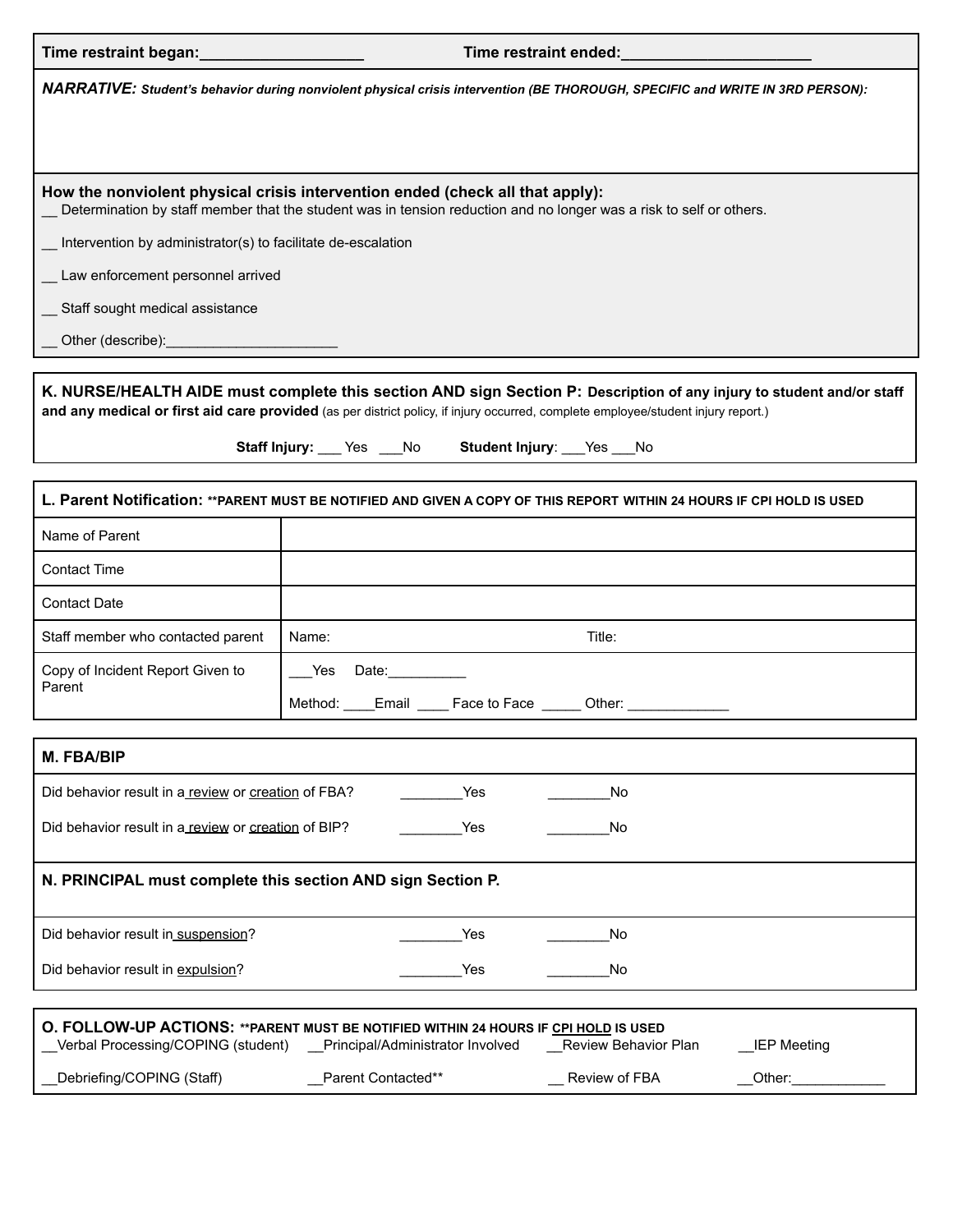P. By signing this report, you acknowledge that you have read the report in full and agree to the information **provided.**

| <b>Signatures</b> | <b>Title</b>                           | Observer or<br>Participant | <b>Date</b> |
|-------------------|----------------------------------------|----------------------------|-------------|
| (*Required)       | *School Employee Completing the Report |                            |             |
| (*Required)       | *Nurse/Health Aide                     |                            |             |
| (*Required)       | *Principal/Supervisor                  |                            |             |
| (*Required)       | *Observer or Participant               |                            |             |
| (*Required)       | *Observer or Participant               |                            |             |
| (*Required)       | *Observer or Participant               |                            |             |

*YOU MUST COMPLETE THE COPING MODEL (Below)*

## *Copies: Intervention Specialist Classroom File and Central Office*

**Central Office**

Race/Ethnicity:

If applicable, disability category: